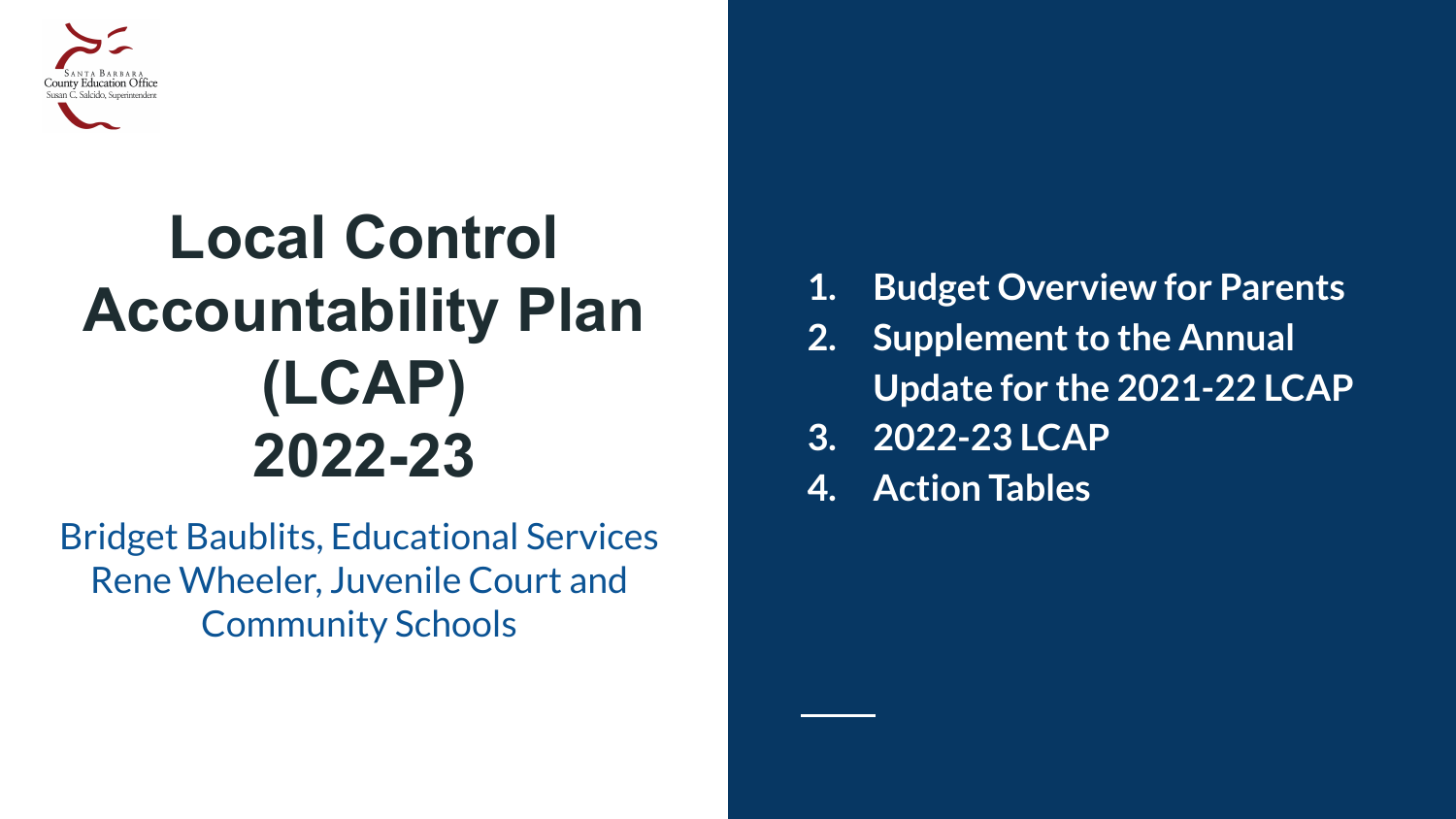# **LCAP (Year 2) Development Process**

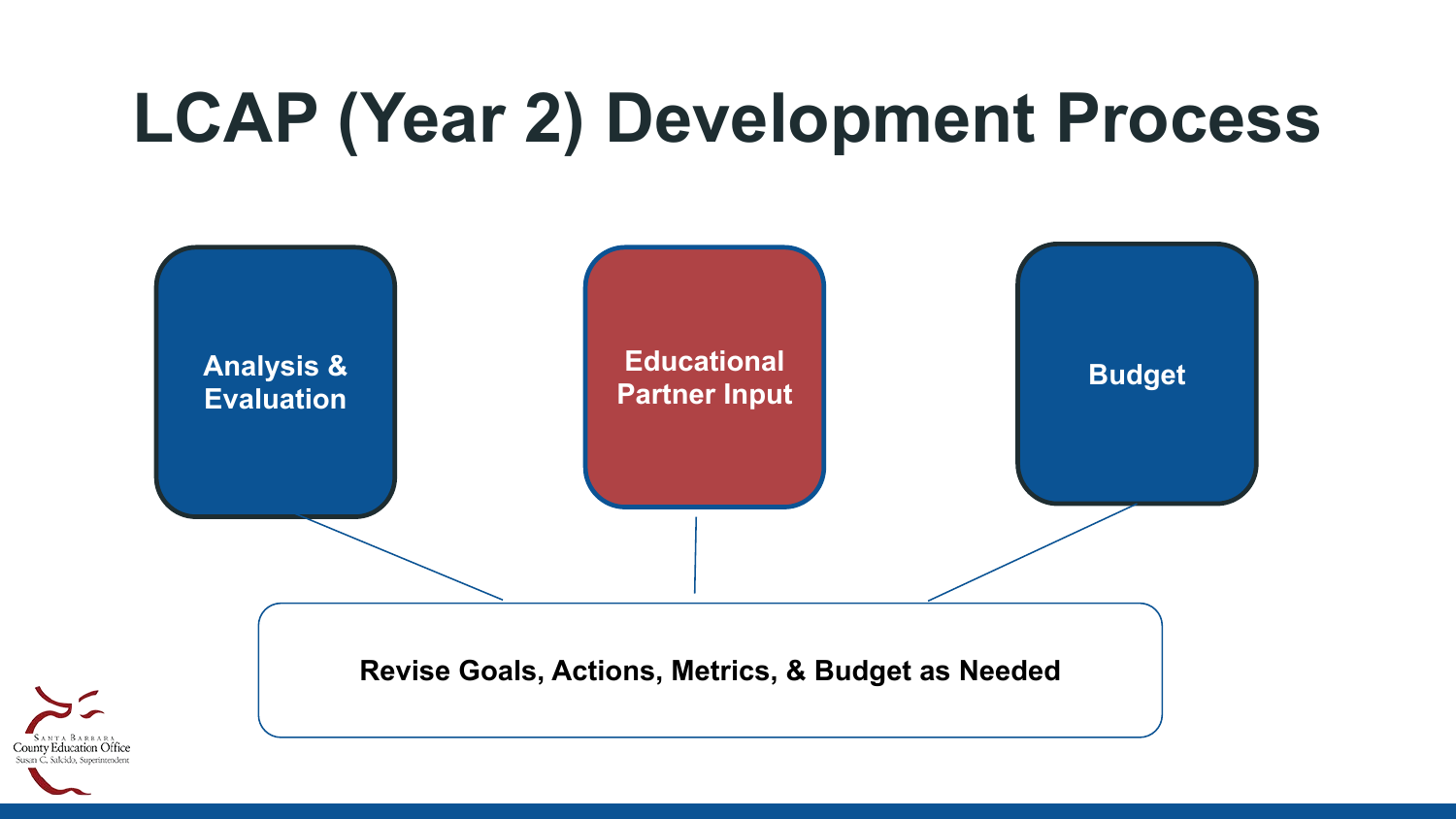

# **Analysis & Evaluation**

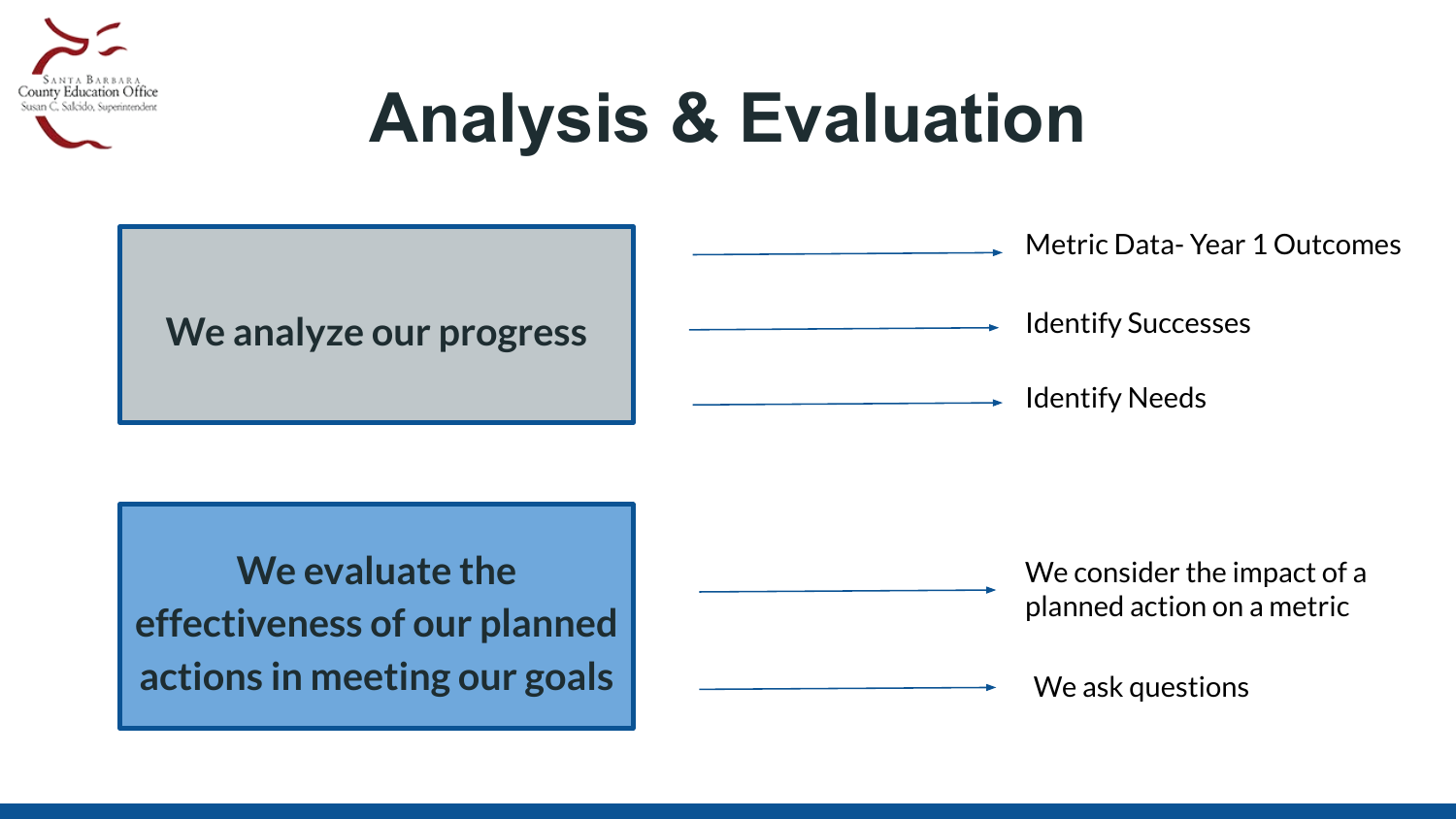## **Engaging our Educational Partners**

- Special Education/ SELPA- **8**  meetings
- Leadership team **3** meetings
- Bargaining units- SBCEA-**9** meetings & CSEA- **11** meetings
- Students **daily** interactions, informal and formal data gathering
- Mental health staff- **weekly** meetings
- CTE Director and Coordinators **weekly** meetings
- Differentiated Assistance (DA) workgroups- **8** meetings

#### **Staff & Students Parents & Community Partners**

- Parent Student Advisory Committee (PSAC)- **4** meetings
- Probation administration and staff -**11** meetings
- District partners **10** meetings
- Parents and guardians-parent survey, conferences, phone calls
- Transitional Youth Services- District liaisons- **9** meetings
- Foster Youth Coordinating Services Program (FYSCP) Executive Advisory Committee (EAC) - **5** meetings